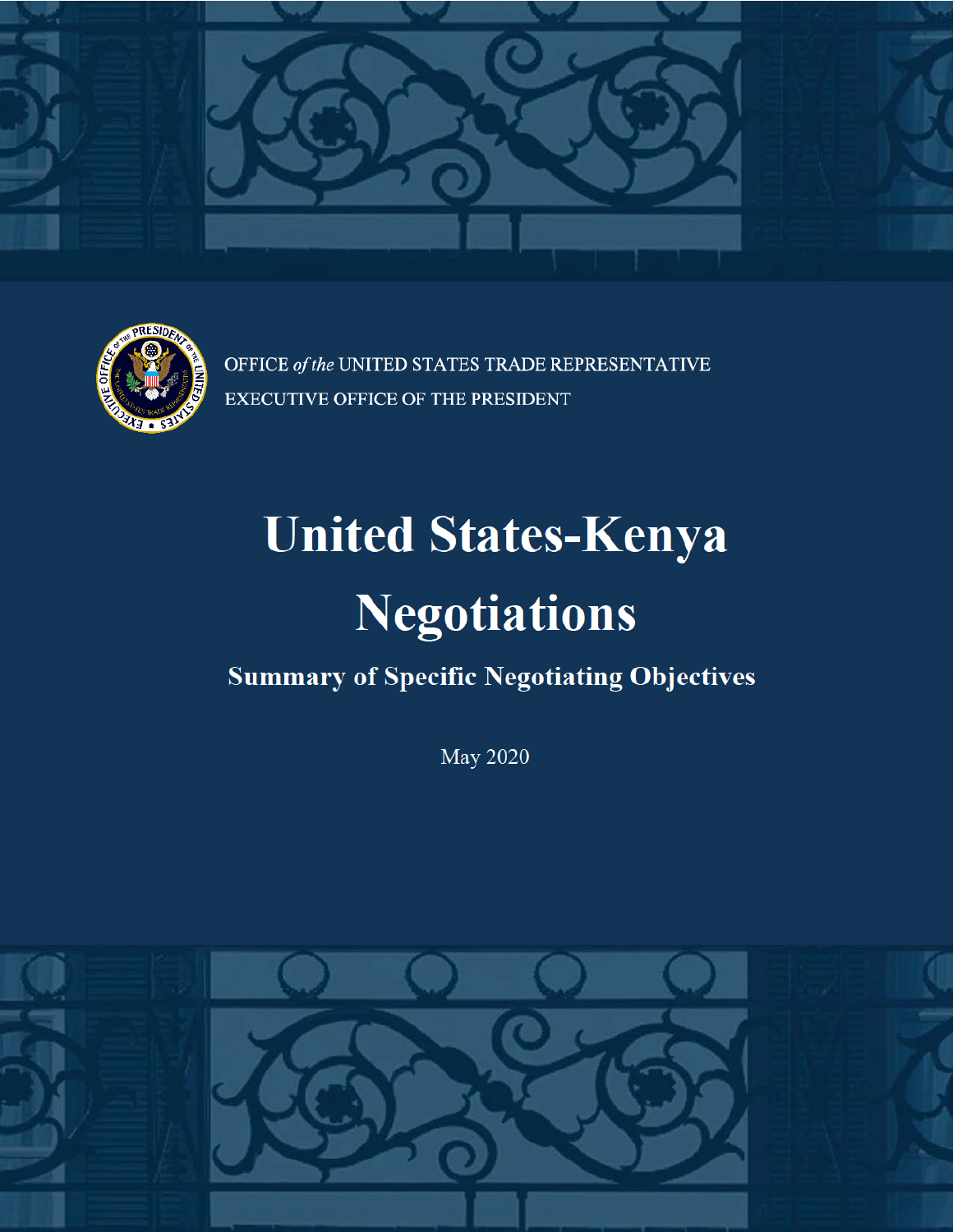#### **Introduction**

On March 17, 2020, the Trump Administration notified Congress that the President intends to negotiate a trade agreement with the Republic of Kenya, in accordance with section 105(a)(1)(A) of the Bipartisan Congressional Trade Priorities and Accountability Act of 2015 (the Trade Priorities and Accountability Act). This notification was made following a February 6, 2020, meeting at the White House between President Trump and Kenyan President Uhuru Kenyatta where the two presidents agreed to pursue negotiations on a trade agreement between the United States and Kenya.

In pursuing negotiations on a trade agreement with Kenya, we are responding to Congress' support, as expressed in the African Growth and Opportunity Act (AGOA), to negotiate reciprocal and mutually beneficial trade agreements that serve the interests of both the United States and the countries of sub-Saharan Africa. Our vision is to conclude an agreement with Kenya that can serve as a model for additional agreements in Africa, leading to a network of agreements that contribute to Africa's regional integration objectives. In addition, our goal is to conclude an agreement that builds on the objectives of AGOA and will serve as an enduring foundation to expand U.S.-Africa trade and investment across the continent.

We seek to support higher-paying jobs in the United States and grow the U.S. economy by improving U.S. opportunities for trade and investment with Kenya. The current health crisis and economic challenges posed by COVID-19 underscore our desire to strengthen our economic relationship with Kenya and lay the foundations for stronger, more resilient economies to address the current and future health crises. Our specific objectives for this negotiation will comply with the specific objectives set forth by Congress in section 102 of the Trade Priorities and Accountability Act. In doing so, we aim to address both tariff and non-tariff barriers and to achieve fairer, more balanced trade. We are committed to working closely with Congress, including on matters of scope, and to following the requirements of the Trade Priorities and Accountability Act and the guidelines issued pursuant to section 104(a)(3) of the Act. Further, we recognize that effective implementation and enforcement of the commitments made by our trading partners under our trade agreements are vital to the success of those agreements, and we will seek provisions that ensure effective implementation and enforcement.

As a part of the process of formulating these objectives, on March 23, 2020, we solicited public comments by Federal Register notice regarding objectives and positions for a U.S.-Kenya trade agreement and received over 5,000 submissions.

We are committed to concluding these negotiations with timely and substantive results for U.S. consumers, businesses, farmers, ranchers, and workers, consistent with U.S. priorities and negotiating objectives established by Congress in statute. As part of this process, the Administration will update these negotiating objectives in the future, consistent with section  $105(a)(1)(D)$  of the Trade Priorities and Accountability Act. We look forward to continuing to work with Congress as negotiations with Kenya begin, and we are committed to working with Congress closely and transparently throughout the process.

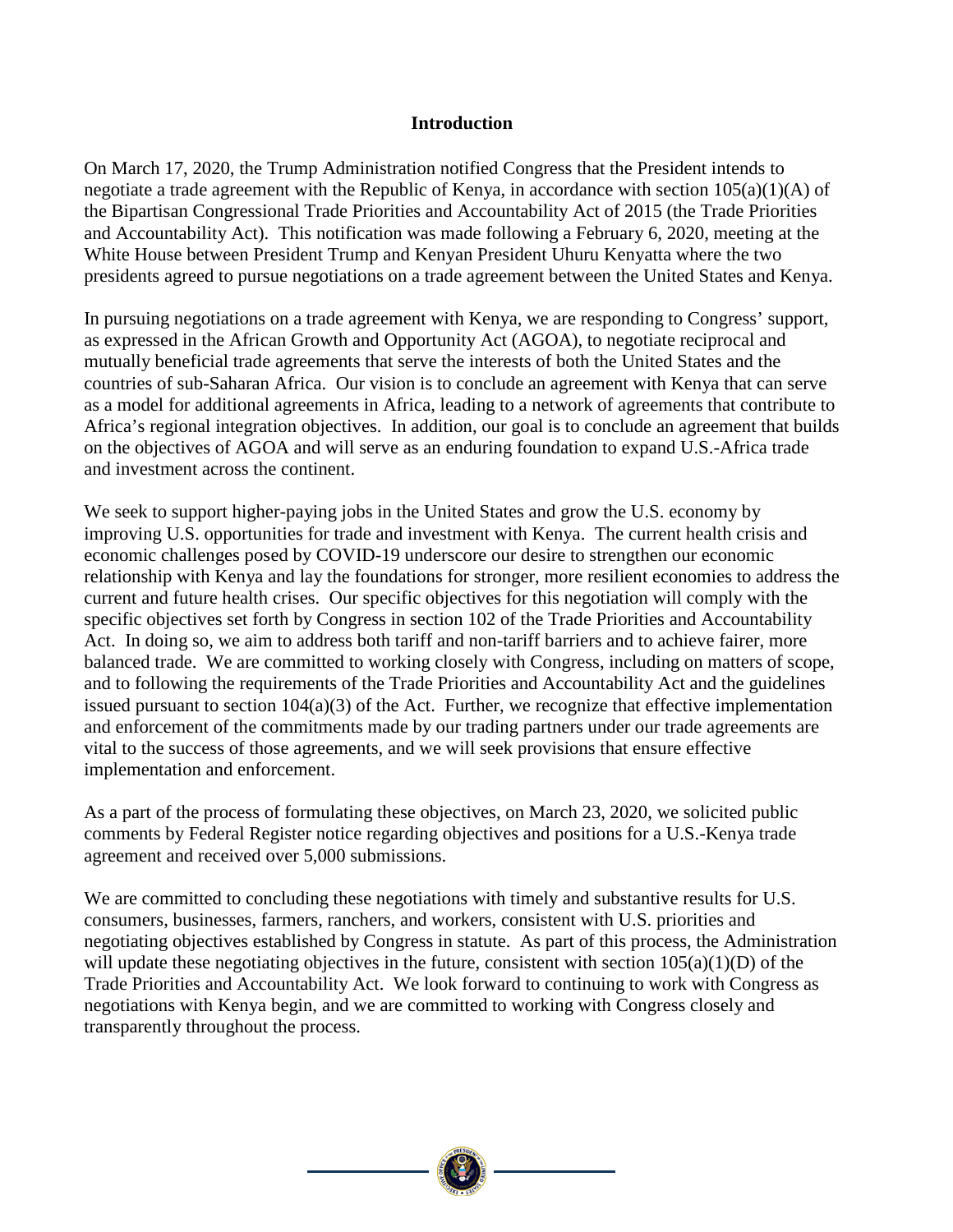#### **Table of Contents**

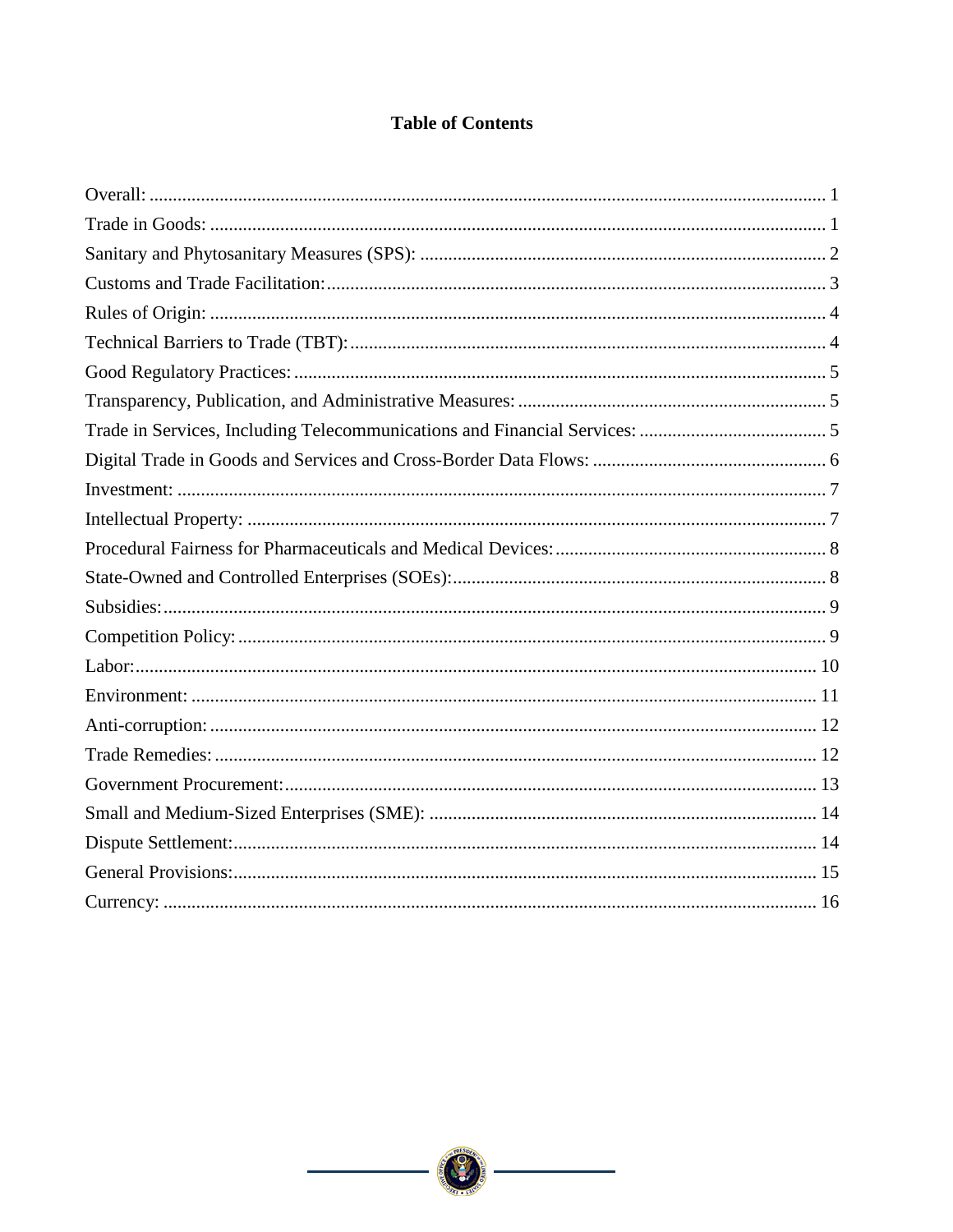### **Summary of Specific Negotiating Objectives for the Initiation of United States-Kenya Negotiations**

#### <span id="page-3-0"></span>**Overall**:

- Seek a mutually beneficial trade agreement that can serve as a model for additional agreements across Africa.
- Support regional integration, where appropriate.
- Build on the objectives of the African Growth and Opportunity Act, promote good governance and the rule of law.

#### <span id="page-3-1"></span>**Trade in Goods:**

- Ensure fair, balanced, and reciprocal trade with Kenya.
- Increase transparency in import and export licensing procedures.
- Discipline import and export monopolies to prevent trade distortions.

#### *Industrial Goods*

- Secure comprehensive duty-free market access for U.S. industrial goods and strengthen disciplines to address non-tariff barriers that constrain U.S. exports.
- Expand market access for remanufactured goods exports by ensuring that they are not classified as used goods that are restricted or banned.
- Secure duty-free access for U.S. textile and apparel products and seek to improve competitive opportunities for exports of U.S. textile and apparel products while taking into account U.S. import sensitivities.
- Secure commitments with respect to greater regulatory compatibility to facilitate U.S. exports in key goods sectors and reduce burdens associated with unnecessary differences in regulation, including through regulatory cooperation where appropriate.

#### *Agricultural Goods*

- Secure comprehensive market access for U.S. agricultural goods in Kenya by reducing or eliminating tariffs.
- Provide reasonable adjustment periods for U.S. import-sensitive agricultural products, engaging in close consultation with Congress on such products before initiating tariff reduction negotiations.



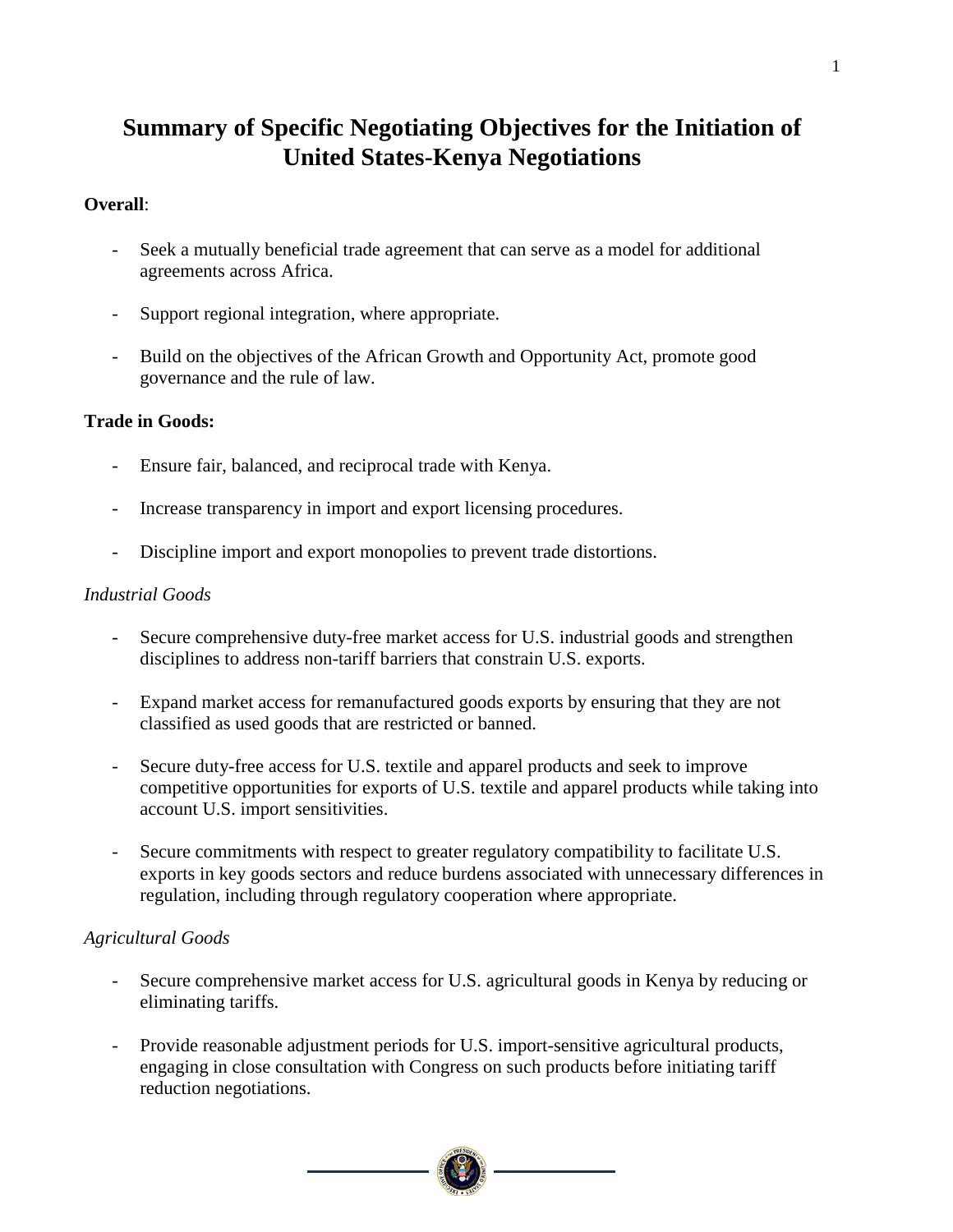- Eliminate practices that unfairly decrease U.S. market access opportunities or distort agricultural markets to the detriment of the United States, including:
	- Non-tariff barriers that discriminate against U.S. agricultural goods; and
	- Restrictive rules in the administration of tariff rate quotas.
- Promote greater regulatory compatibility to reduce burdens associated with unnecessary differences in regulations and standards, including through regulatory cooperation where appropriate.
- Establish specific commitments for trade in products developed through agricultural biotechnologies, including on transparency, cooperation, and managing low level presence issues, and a mechanism for exchange of information and enhanced cooperation on agricultural biotechnologies.

#### <span id="page-4-0"></span>**Sanitary and Phytosanitary Measures (SPS):**

- Provide for enforceable and robust SPS obligations that build upon World Trade Organization (WTO) rights and obligations, including with respect to science-based measures, good regulatory practices, import checks, equivalence, regionalization, certification, and risk analysis, making clear that each Party can set for itself the level of protection it believes to be appropriate to protect food safety and plant and animal health in a manner consistent with its international obligations.
- Establish a mechanism to remove expeditiously unwarranted barriers that block the export of U.S. food and agricultural products in order to obtain more open, equitable, and reciprocal market access.
- Establish rules that further encourage the adoption of international standards and strengthen implementation of the obligation to base SPS measures on science if the measure is more restrictive than the applicable international standard.
- Establish new and enforceable rules to eliminate unjustified trade restrictions or unjustified commercial requirements (including unjustified labeling) that affect new technologies.
- Establish new and enforceable rules to ensure that science-based SPS measures are developed and implemented in a transparent, predictable, and non-discriminatory manner.
- Include strong provisions on transparency and public consultation that require Kenya to publish drafts of regulations, allow stakeholders in other countries to provide comments on those drafts, and require authorities to address significant issues raised by stakeholders and explain how the final measure achieves the stated objectives.
- Obtain commitment that Kenya will not foreclose export opportunities to the United States with respect to third-country export markets, including by requiring third countries to align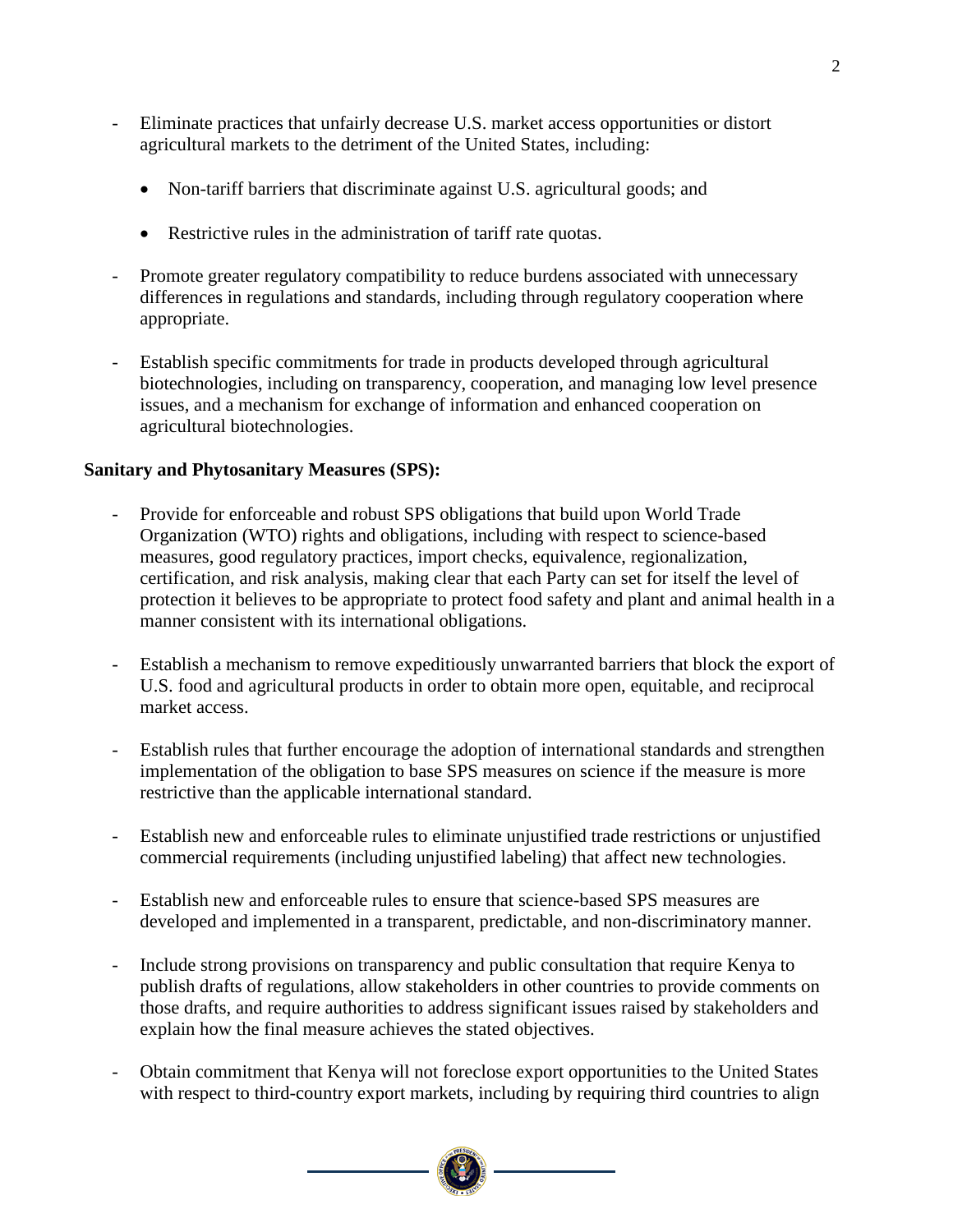with non-science based restrictions and requirements or to adopt SPS measures that are not based on ascertainable risk.

- Improve communication, consultation, and cooperation between governments to share information and work together on SPS issues in a transparent manner, including on new technologies.
- Establish an active SPS Chapter Committee that will discuss, at least on annual basis, bilateral and third party SPS specific trade concerns, regulatory cooperation, and implementation of good regulatory practices.

#### <span id="page-5-0"></span>**Customs and Trade Facilitation:**

- Ensure high standards for implementation of WTO agreements involving trade facilitation and customs valuation.
- Increase transparency by ensuring that all customs laws, regulations, and procedures are published on the Internet as well as designating points of contact for questions from traders.
- Ensure that, to the greatest extent possible, shipments are released immediately after determining compliance with applicable laws and regulations and provide for new disciplines on timing of release, automation, and use of guarantees.
- Provide for streamlined and expedited customs treatment for express delivery shipments, including for shipments above any de minimis threshold. Provide for simplified customs procedures for low value goods and a more reciprocal de minimis shipment value.
- Ensure that procedures facilitate e-commerce shipments and a simplified process for the return of domestic origin goods to meet the challenges disproportionately impacting small business e-commerce.
- Provide for the use of electronic customs forms, and electronic signatures and authentications to promote and facilitate small business trade.
- Ensure that Kenya administers customs penalties in an impartial and transparent manner and avoids conflicts of interest in the administration of penalties.
- Provide for automation of import, export, and transit processes, including through supply chain integration; reduced import, export, and transit forms, documents, and formalities; enhanced harmonization of customs data requirements; and advance rulings regarding the treatment that will be provided to a good at the time of importation.
- Provide for both administrative and judicial appeal of customs decisions, and provide procedures for ensuring uniformity in customs treatment of goods.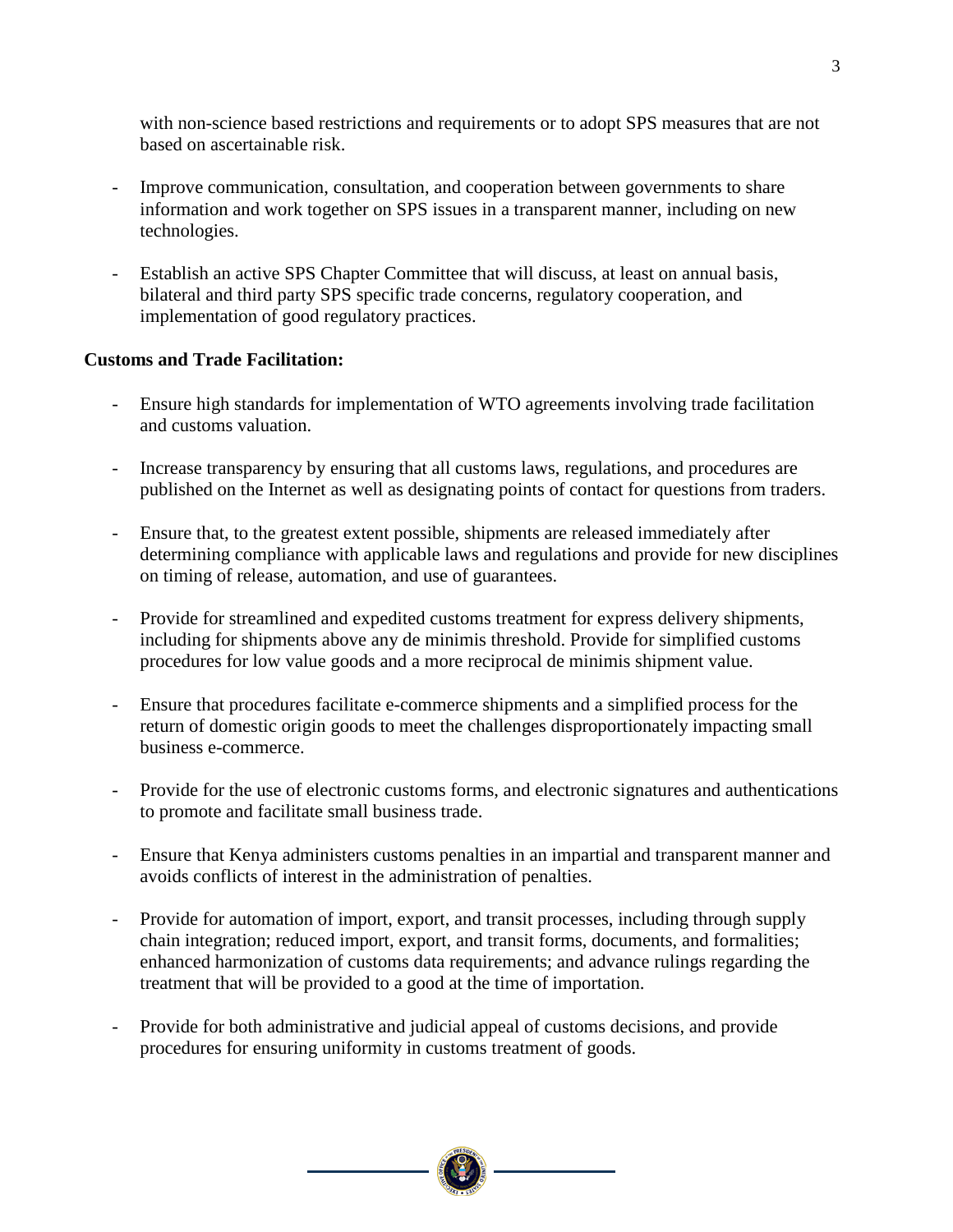- Provide for online publication of and electronic payment of duties, taxes, fees, and charges imposed on or in connection with importation or exportation.
- Provide for the use of risk management systems for customs control and post-clearance audit procedures to ensure compliance with customs and related laws.
- Provide for disciplines on the use of customs brokers.
- Provide for disciplines on the use of reusable containers.
- Establish mutually beneficial cooperation mechanisms for the prevention of duty evasion and for combating customs offenses.
- Establish a committee for the Parties to share information and cooperate on trade priorities with a view to resolving inconsistent treatment of commercial goods.

#### <span id="page-6-0"></span>**Rules of Origin:**

- Develop rules of origin that ensure that the benefits of the Agreement go to products genuinely made in the United States and Kenya.
- Ensure that the rules of origin incentivize production in the territory of the Parties.
- Establish origin procedures that streamline the certification and verification of rules of origin and that promote strong enforcement, including with respect to textiles.
- Promote origin procedures that ensure that goods that meet the rules of origin receive the Agreement's benefits.

#### <span id="page-6-1"></span>**Technical Barriers to Trade (TBT):**

- Require application of decisions and recommendations adopted by the WTO TBT Committee that apply to standards, conformity assessment, transparency, and other areas.
- Include strong provisions on transparency and public consultation that require the publication of drafts of standards, technical regulations and conformity assessment procedures, allow stakeholders in other countries to provide comments on those drafts, and require authorities to address significant issues raised by stakeholders and explain how the final measure achieves the stated objectives.
- Ensure national treatment of conformity assessment bodies without conditions or limitations and encourage the use of international conformity assessment systems, including mutual recognition arrangements.
- Obtain commitments that Kenya will not foreclose export opportunities to the United States with respect to third-country export markets, including by requiring third countries to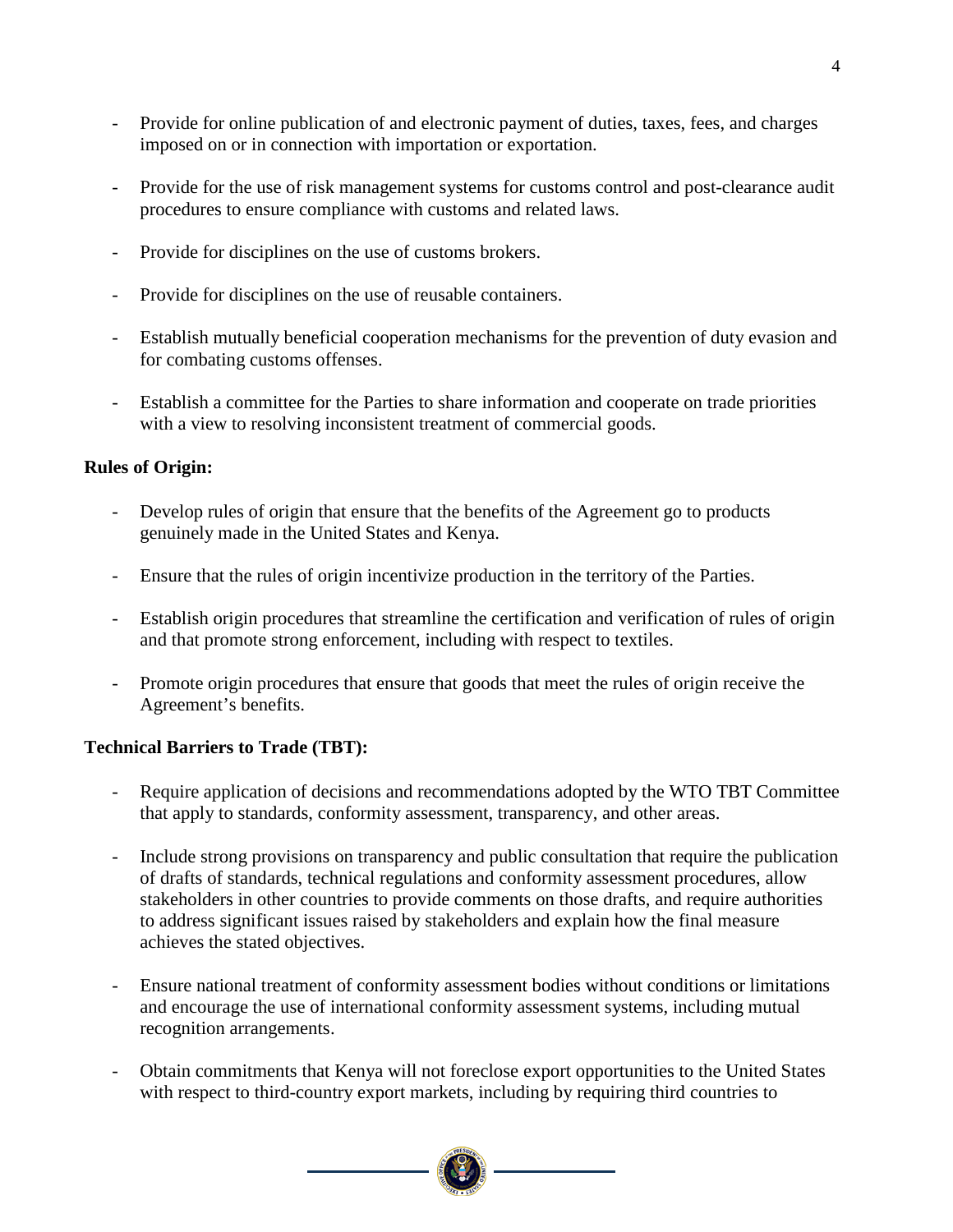withdraw or limit the use of any relevant standard, guide, or recommendation developed in accordance with the TBT Committee Decision.

Establish an active TBT Chapter Committee that will discuss bilateral and third-party specific trade concerns, coordination of regional and multilateral activities, regulatory cooperation, and implementing good regulatory practices.

#### <span id="page-7-0"></span>**Good Regulatory Practices:**

- Obtain commitments that can facilitate market access and promote greater compatibility between U.S. and Kenya regulations, including by:
	- Ensuring transparency and accountability in the development, implementation, and review of regulations, including by publication of proposed regulations;
	- Providing meaningful opportunities for public comment in the development of regulations;
	- Promoting the use of impact assessments and other methods of ensuring regulations are evidence-based and current, as well as avoiding unnecessary redundancies; and
	- Applying other good regulatory practices such as internal coordination mechanisms, and securing commitments to ensure transparency as well as meaningful opportunities to provide comments to expert regulatory advisory committees.

#### <span id="page-7-1"></span>**Transparency, Publication, and Administrative Measures:**

- Secure commitments to:
	- Promptly publish laws, regulations, administrative rulings of general application, and other procedures that affect trade and investment;
	- Provide meaningful opportunities for public comment on measures before they are adopted and finalized; and
	- Establish and maintain mechanisms for review and, if warranted, correction of final administrative actions.

#### <span id="page-7-2"></span>**Trade in Services, Including Telecommunications and Financial Services:**

#### *Trade in Services*

Secure commitments from Kenya to provide fair and open conditions for services trade, including through:

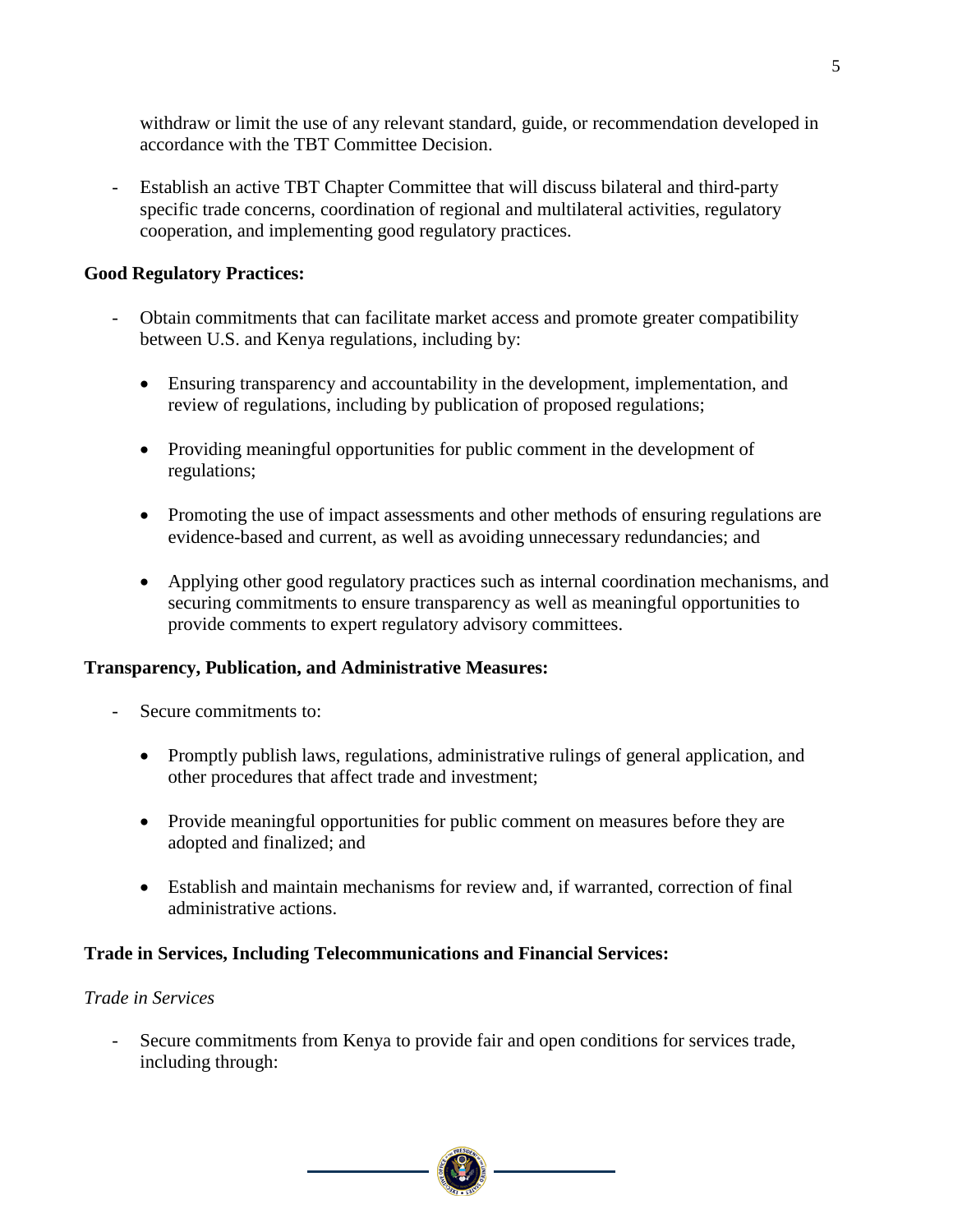- Rules that apply to all services sectors, including rules that prohibit:
	- o Discrimination against foreign services suppliers;
	- o Restrictions on the number of services suppliers in the market; and
	- o Requirements that cross-border services suppliers establish a local presence.
- Specialized sectoral disciplines, including rules to help level the playing field for U.S. delivery services suppliers in Kenya; and
- Where any exceptions from core disciplines are needed, the negotiation, on a negative list basis, of the narrowest possible exceptions with the least possible impact on U.S. firms.
- Retain flexibility for U.S. non-conforming measures, including U.S. non-conforming measures for maritime services.
- Improve the transparency and predictability of regulatory procedures in Kenya.

#### *Telecommunications*

- Promote competitive supply of telecommunications services by facilitating market entry.
- Secure commitments to provide reasonable network access for telecommunications suppliers.
- Establish provisions protecting telecommunications services suppliers' choice of technology.

#### *Financial Services*

- Expand competitive market opportunities for U.S. financial service suppliers to obtain fairer and more open conditions of financial services trade.
- Improve transparency and predictability in Kenya's financial services regulatory procedures, and ensure that Kenya's financial regulatory measures are administered in an equitable manner.
- Include state-of-the-art commitments to ensure that Kenya refrains from imposing measures in the financial services sector that restrict cross-border data flows or that require the use or installation of local computing facilities.

#### <span id="page-8-0"></span>**Digital Trade in Goods and Services and Cross-Border Data Flows:**

- Secure commitments not to impose customs duties on digital products (e.g., software, music, video, e-books).

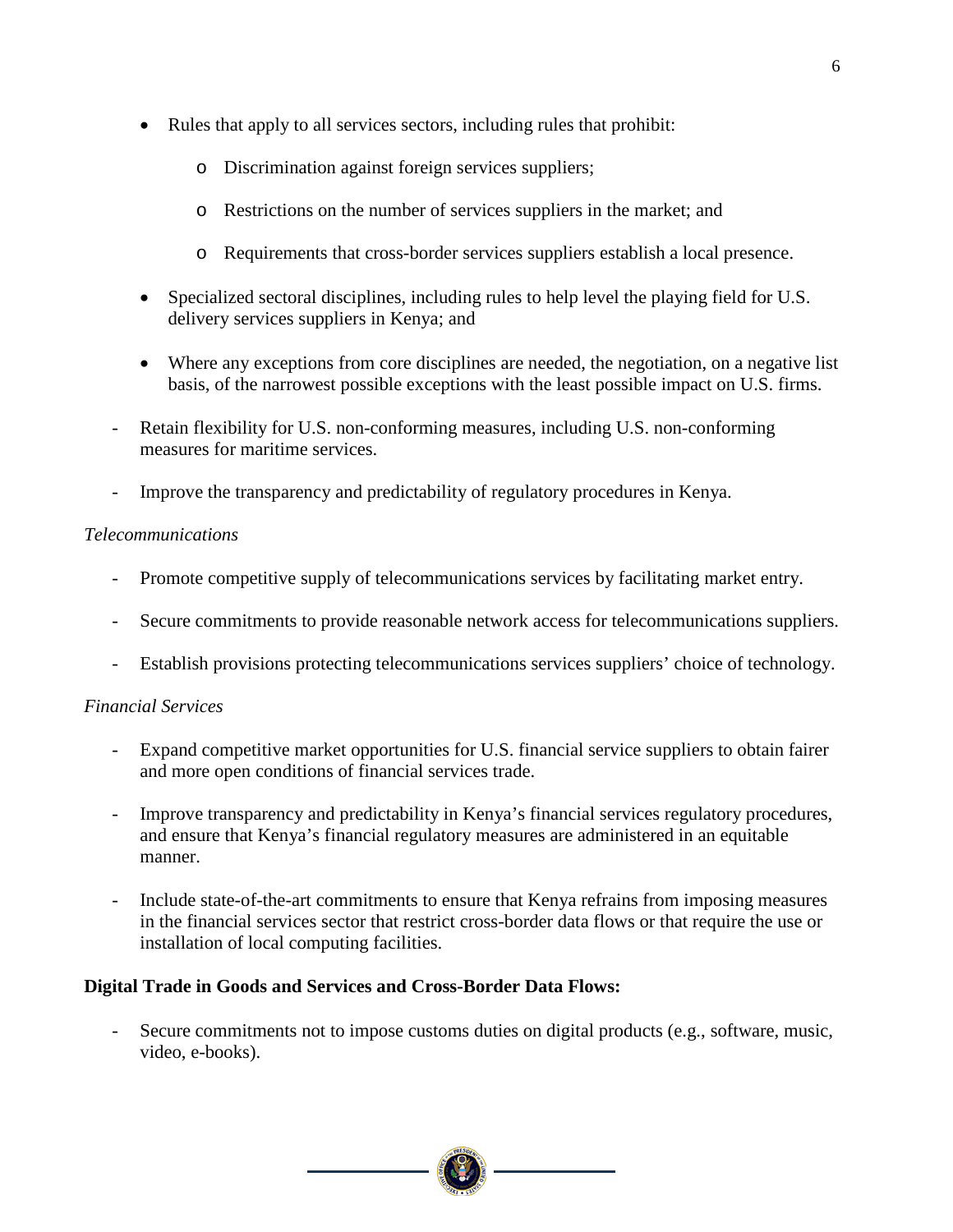- Ensure non-discriminatory treatment of digital products transmitted electronically and guarantee that these products will not face government-sanctioned discrimination based on the nationality or territory in which the product is produced.
- Establish state-of-the-art rules to ensure that Kenya does not impose measures that restrict cross-border data flows and does not require the use or installation of local computing facilities.
- Promote the interoperability of data protection regimes and mechanisms to facilitate crossborder information transfers.
- Establish rules to prevent governments from mandating the disclosure of computer source code or algorithms.
- Establish rules that limit non-IPR civil liability of online platforms for third-party content, subject to the Parties' rights to adopt non-discriminatory measures for legitimate public policy objectives or that are necessary to protect public morals.

#### <span id="page-9-0"></span>**Investment:**

- Secure for U.S. investors in Kenya important rights consistent with U.S. legal principles and practice, while ensuring that Kenyan investors in the United States are not accorded greater substantive rights than domestic investors.
- Establish rules that reduce or eliminate barriers to U.S. investment in all sectors in Kenya.

#### <span id="page-9-1"></span>**Intellectual Property:**

- Promote adequate and effective protection of intellectual property rights, including through the following:
	- Obtain commitments to ratify or accede to international treaties reflecting best practices in intellectual property protection and enforcement;
	- Provide a framework for effective cooperation between Parties on matters related to the adequate and effective protection and enforcement of intellectual property rights;
	- Promote transparency and efficiency in the procedures and systems that establish protection of intellectual property rights, including making more relevant information available online;
	- Seek provisions governing intellectual property rights that reflect a standard of protection similar to that found in U.S. law, including, but not limited to, protections related to trademarks, patents, copyright and related rights (including, as appropriate, exceptions and limitations), undisclosed test or other data, and trade secrets;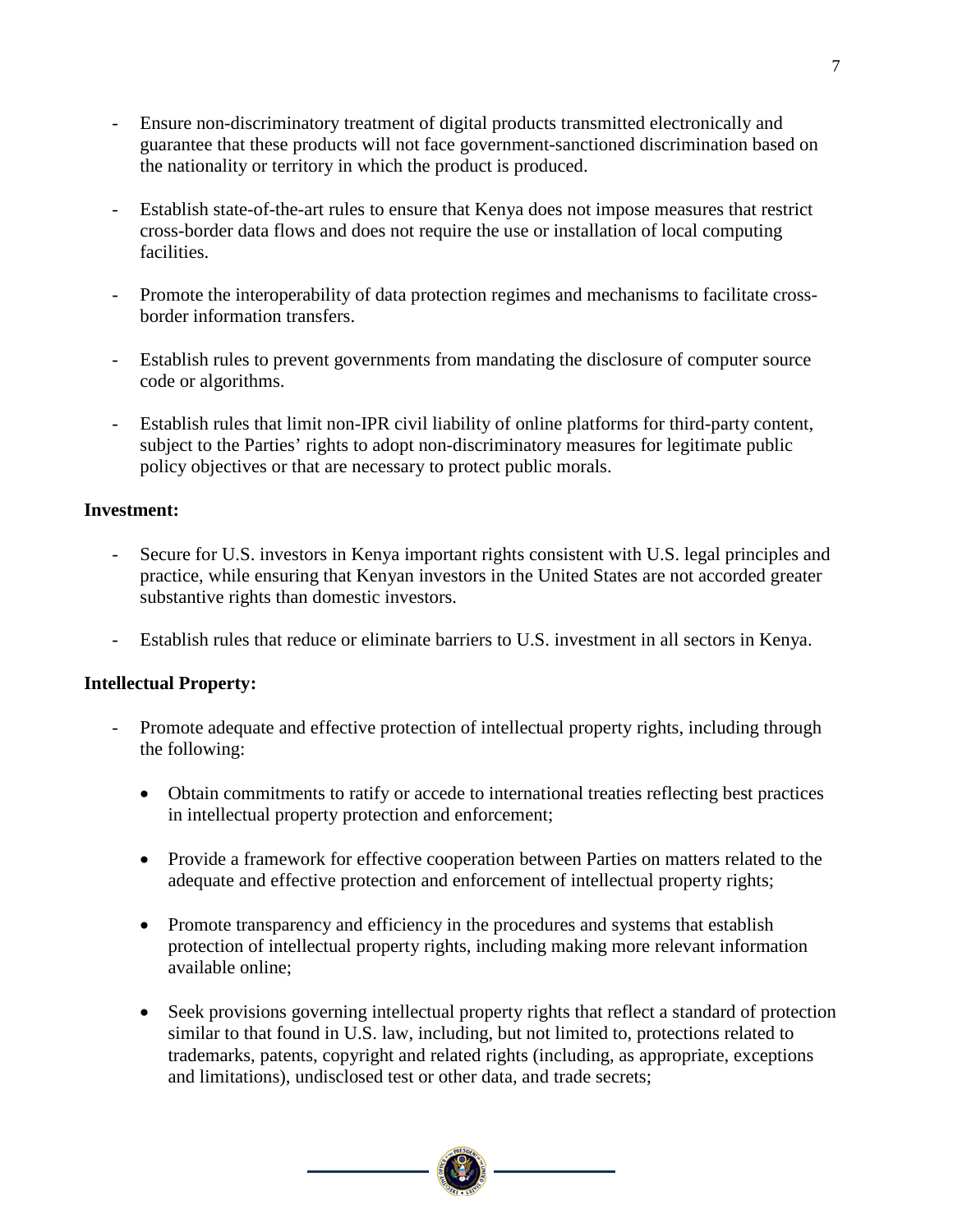- Provide strong protection and enforcement for new and emerging technologies and new methods of transmitting and distributing products embodying intellectual property, including in a manner that facilitates legitimate digital trade, including, but not limited to, technological protection measures;
- Ensure standards of protection and enforcement that keep pace with technological developments, and in particular ensure that rights holders have the legal and technological means to control the use of their works through the Internet and other global communication media, and to prevent the unauthorized use of their works;
- Prevent or eliminate government involvement in the violation of intellectual property rights, including cyber theft and piracy;
- Secure fair, equitable, and nondiscriminatory market access opportunities for U.S. persons that rely upon intellectual property protection;
- Prevent or eliminate discrimination with respect to matters affecting the availability, acquisition, scope, maintenance, use, and enforcement of intellectual property rights;
- Respect the Declaration on the TRIPS Agreement and Public Health, adopted by the WTO at the Fourth Ministerial Conference at Doha, Qatar, on November 14, 2001, and ensure that the Agreement fosters innovation and promotes access to medicines, reflecting a standard similar to that found in U.S. law;
- Prevent the undermining of market access for U.S. products through the improper use of Kenya's system for protecting or recognizing geographical indications, including any failure to ensure transparency and procedural fairness, or adequately protect generic terms for common use; and
- Provide the means for adequate and effective enforcement of intellectual property rights, including by requiring accessible, expeditious, and effective civil, administrative, and criminal enforcement mechanisms. Such mechanisms include, but are not limited to, strong protections against counterfeit and pirated goods.

#### <span id="page-10-0"></span>**Procedural Fairness for Pharmaceuticals and Medical Devices:**

- Seek standards to ensure that government regulatory reimbursement regimes are transparent, provide procedural fairness, are nondiscriminatory, and provide full market access for U.S. products.

#### <span id="page-10-1"></span>**State-Owned and Controlled Enterprises (SOEs):**

- Build on the definition of an SOE in the United States-Mexico-Canada Agreement.
- Retain the ability to support SOEs engaged in providing domestic public services.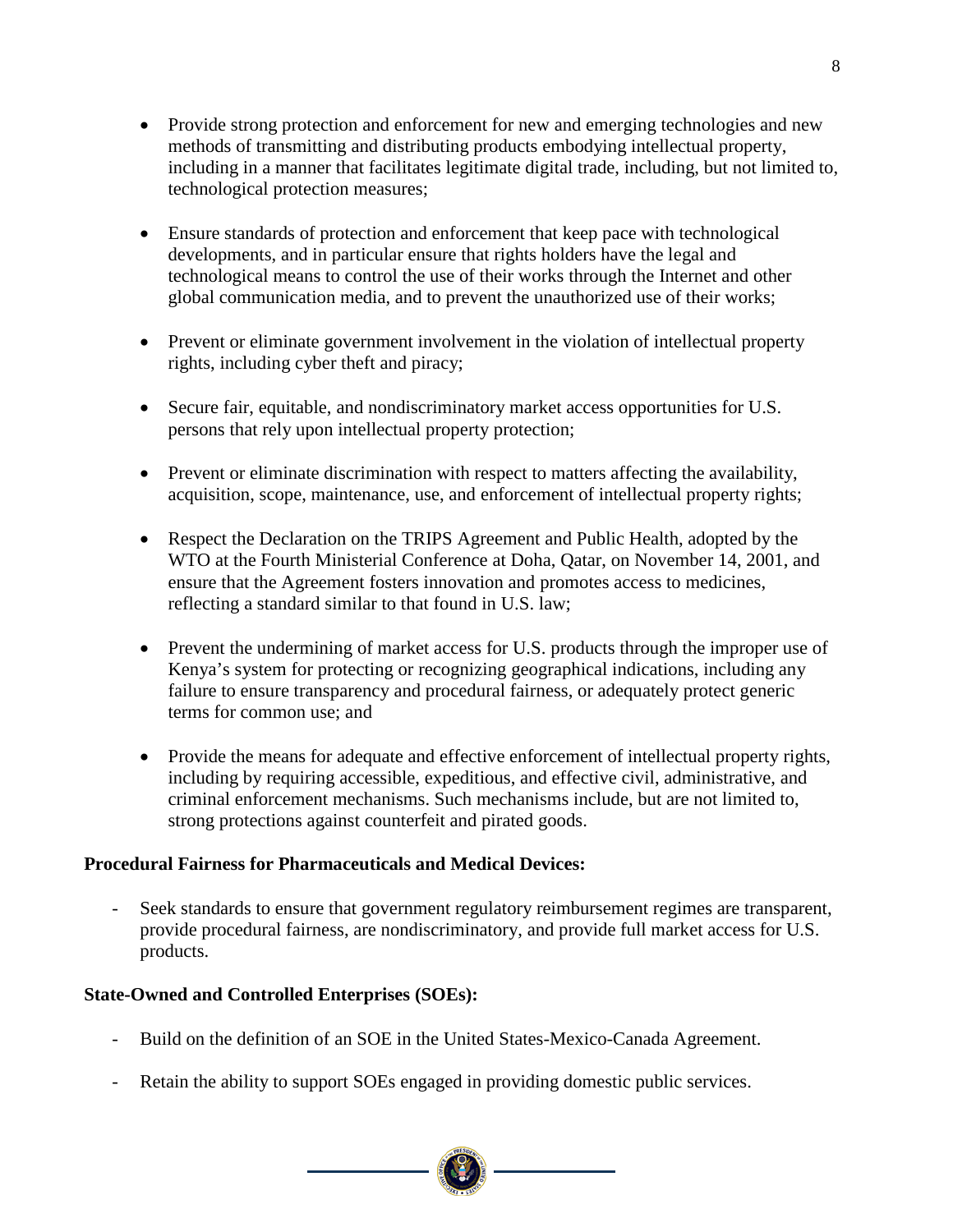- Establish rules requiring that SOEs accord non-discriminatory treatment with respect to the purchase and sale of goods and services.
- Establish rules requiring that SOEs act in accordance with commercial considerations with respect to the purchase and sale of goods and services.
- Establish strong subsidy disciplines applicable to SOEs, beyond the disciplines set out in the WTO Agreement on Subsidies and Countervailing Measures (SCM Agreement).
- Require that SOEs not cause harm to the United States through provision of subsidies.
- Require that SOEs not cause harm to the domestic industry of the United States via subsidized SOE investment.
- Ensure impartial regulation of SOEs, designated monopolies, and private companies.
- Ensure that Parties provide jurisdiction to courts over the commercial activities of foreign SOEs.
- Allow Parties to request information related to the level of government ownership and control of a given enterprise and the extent of government support.
- Create a mechanism for Parties to regularly discuss and exchange information related to third party SOEs operating in the markets of the Parties, including, *inter alia,* the extent to which third party SOEs accord non-discriminatory treatment and act in accordance with commercial considerations with respect to the purchase and sale of goods and services.

#### <span id="page-11-0"></span>**Subsidies:**

- Seek to build on the existing transparency principles in the SCM Agreement.
- Seek to establish a consultative mechanism to discuss subsidy issues that arise in the bilateral relationship.
- Seek to facilitate the exchange of information and to expand cooperation with respect to subsidy issues outside of the bilateral relationship.
- Seek to develop disciplines that address the creation or maintenance of capacity inconsistent with market principles.

#### <span id="page-11-1"></span>**Competition Policy:**

- Maintain and implement rules that prohibit anticompetitive business conduct, protect consumers from fraudulent and deceptive commercial acts and practices, and ensure that those rules are transparent.

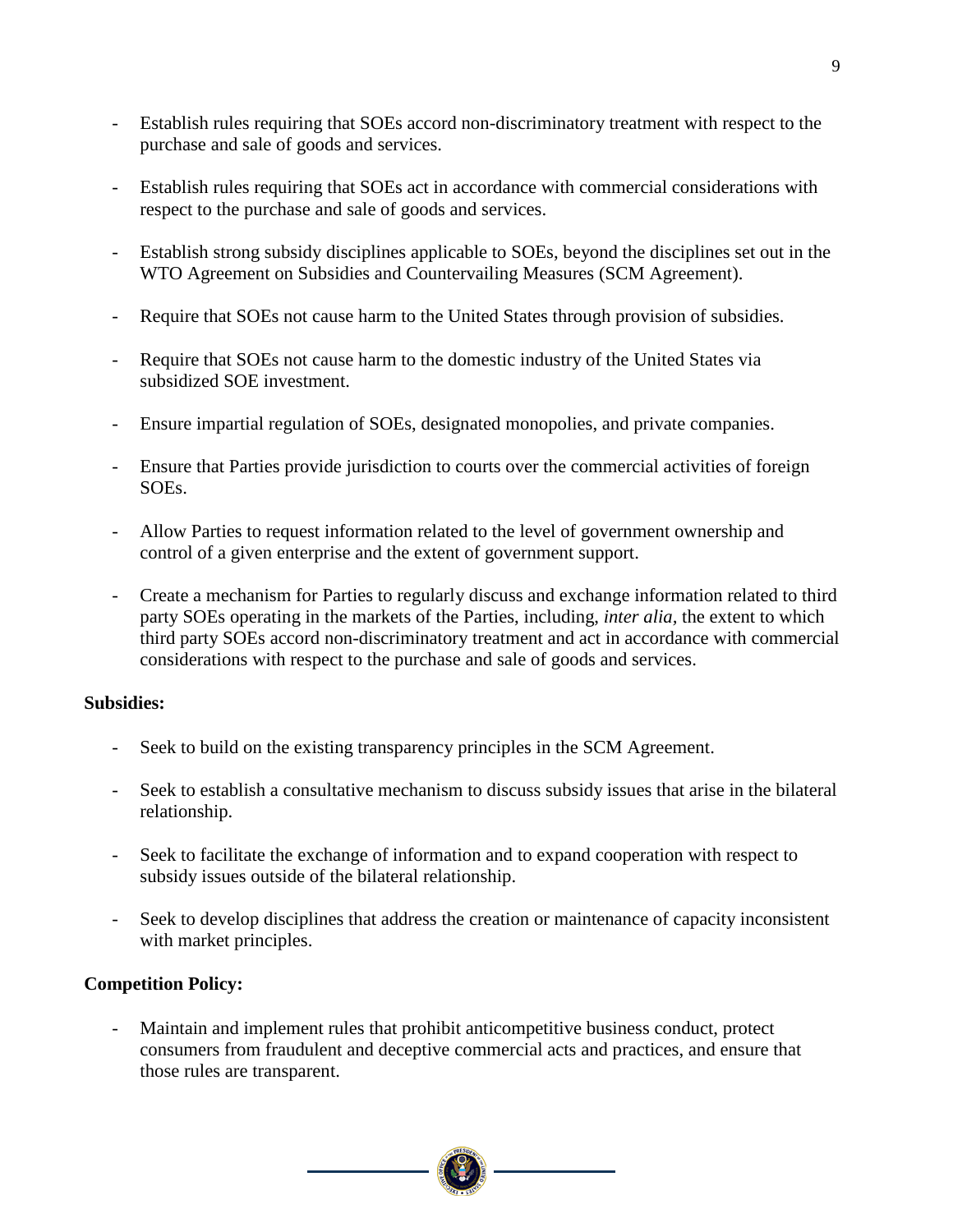- Establish or affirm basic rules for procedural fairness on competition law enforcement, including by: ensuring non-discriminatory treatment for persons of the other Party; allowing representation by counsel; recognizing privileged communications; providing for the protection of confidential and privileged information and communications; ensuring access to information necessary to prepare an adequate defense; providing an opportunity to present rebuttal evidence and cross- examine testifying witnesses; and ensuring the resolution of competition law cases before an impartial administrative or judicial authority.
- Ensure that, in calculating a fine for a violation of a national competition law, the Party considers revenue or profit relating to the Party's territory or commerce.
- Limit remedies relating to conduct outside the Party's territory to situations where there is an appropriate nexus to the Party's territory.
- Promote cooperation among the relevant authorities on competition and consumer protection enforcement-related matters, including investigative assistance, notification, consultation, and exchange of information.

#### <span id="page-12-0"></span>**Labor:**

- Require Kenya to adopt and maintain in its laws and practices the internationally recognized core labor standards as recognized in the ILO Declaration, including:
	- Freedom of association and the effective recognition of the right to collective bargaining;
	- Elimination of all forms of forced or compulsory labor;
	- Effective abolition of child labor and a prohibition on the worst forms of child labor; and
	- Elimination of discrimination in respect of employment and occupation.
- Require Kenya to have laws governing acceptable conditions of work with respect to minimum wages, hours of work, and occupational safety and health.
- Establish rules that will ensure that Kenya does not waive or derogate from labor laws implementing internationally recognized core labor standards in a manner affecting trade or investment between the Parties.
- Establish rules that will ensure that Kenya does not fail to effectively enforce labor laws implementing internationally recognized core labor standards and acceptable conditions of work with respect to minimum wages, hours of work, and occupational safety and health laws through a sustained or recurring course of action or inaction in a manner affecting trade or investment between the Parties.
- Require Kenya to prohibit the importation of goods produced by forced labor, regardless of the source country.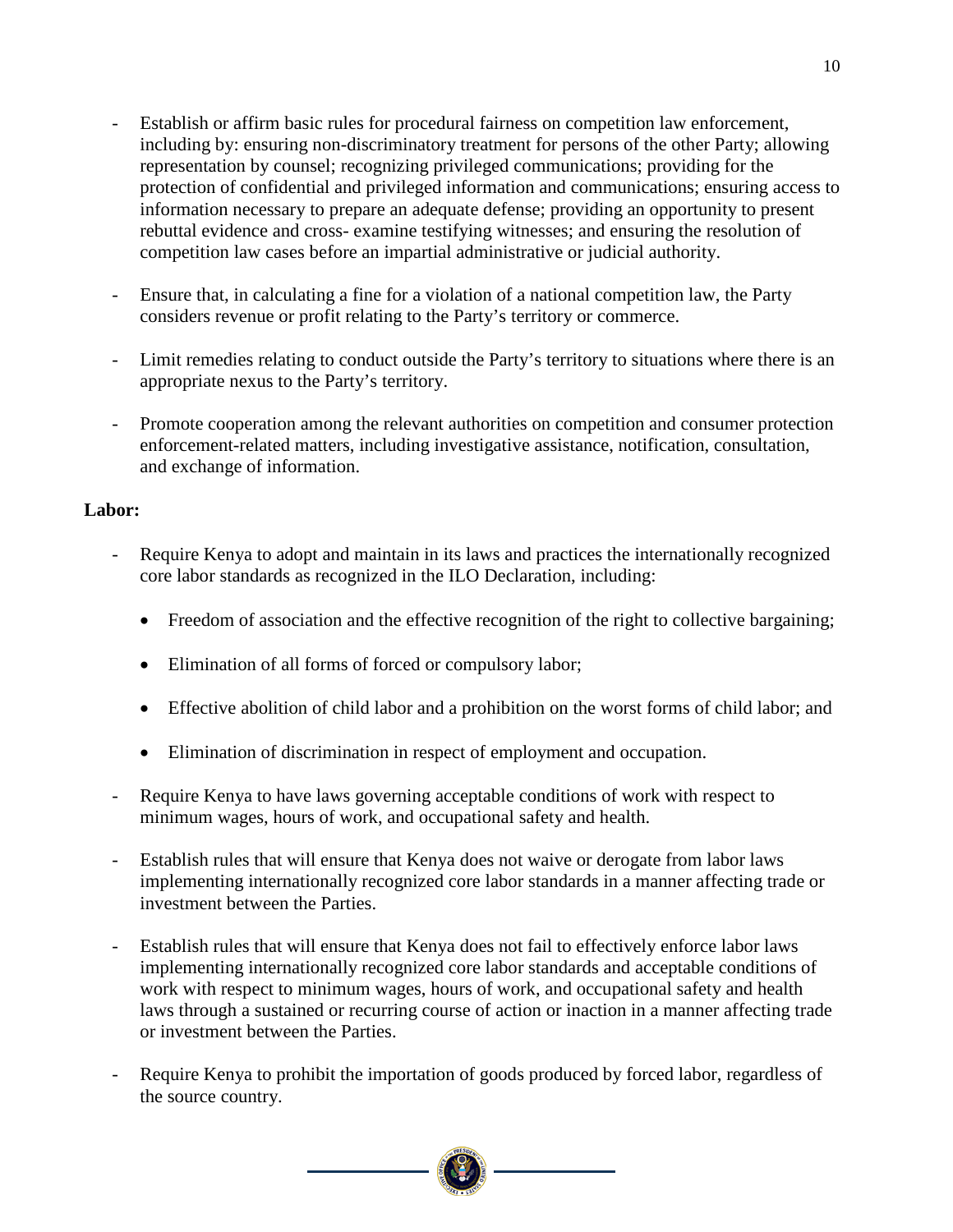- Require Kenya to ensure that foreign workers are protected under labor laws.
- Provide access to fair, equitable, and transparent administrative and judicial proceedings.
- Ensure that these labor obligations are subject to the same dispute settlement mechanism that applies to other enforceable obligations of the Agreement.
- Establish a means for stakeholder participation, including through public advisory committees, as well as a process for the public to raise concerns directly with their respective governments if they believe a Party is not meeting its labor commitments.
- Establish or maintain a senior-level Labor Committee, which will meet regularly to oversee implementation of labor commitments, and include a mechanism for cooperation and coordination on labor issues, including opportunities for stakeholder input in identifying areas of cooperation.

#### <span id="page-13-0"></span>**Environment:**

- Establish strong and enforceable environment obligations that are subject to the same dispute settlement mechanism that applies to other enforceable obligations of the Agreement.
- Establish rules that will ensure that Kenya does not waive or derogate from the protections afforded in environmental laws for the purpose of encouraging trade or investment.
- Establish rules that will ensure that Kenya does not fail to effectively enforce environmental laws through a sustained or recurring course of action or inaction in a manner affecting trade or investment between the Parties.
- Require Kenya to adopt and maintain measures implementing obligations under select Multilateral Environmental Agreements (MEAs) to which Kenya and the United States are full parties, including the Convention on International Trade in Endangered Species of Wild Fauna and Flora.
- Establish a means for stakeholder participation, including commitments for public advisory committees, and a process for the public to raise concerns directly with its government if they believe it is not meeting its environment commitments.
- Require Kenya to ensure access to fair, equitable, and transparent administrative and judicial proceedings for enforcing environmental laws and provide appropriate sanctions or remedies for violations of environmental laws.
- Provide for a framework for conducting, reviewing, and evaluating cooperative activities that support implementation of the environment commitments, and for public participation in these activities.

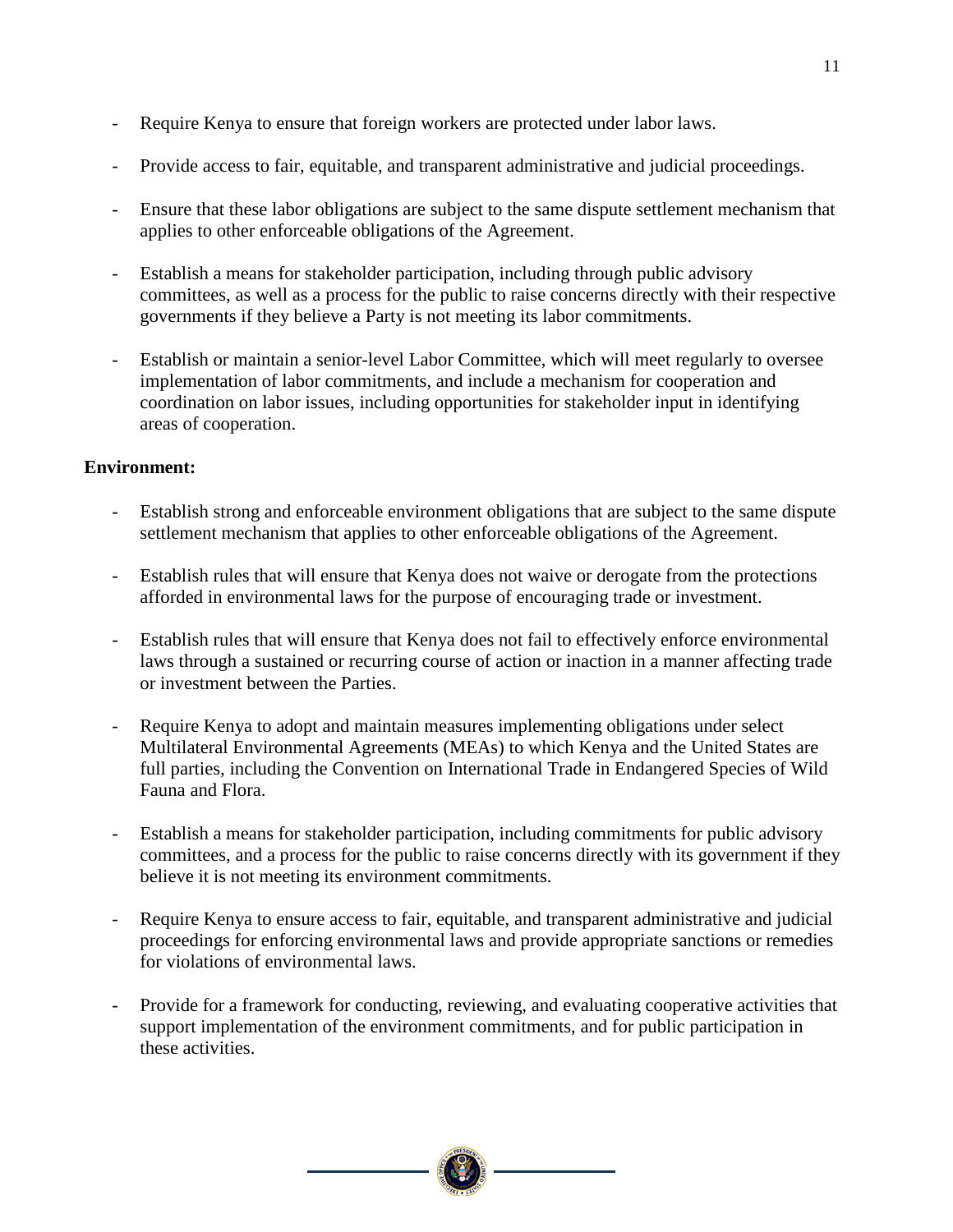- Establish or maintain a senior-level Environment Committee, which will meet regularly to oversee implementation of environment commitments, with opportunities for public participation in the process.
- Combat illegal, unreported, and unregulated (IUU) fishing, including by implementing port state measures and supporting increased monitoring and surveillance.
- Establish rules to prohibit harmful fisheries subsidies, such as those that contribute to overfishing and IUU fishing, and pursue transparency in fisheries subsidies programs.
- Promote sustainable fisheries management and long-term conservation of marine species, including sharks, sea turtles, seabirds, and marine mammals.
- Protect and conserve flora and fauna and ecosystems, including through action by countries to combat wildlife and timber trafficking.
- Include provisions to mitigate the discharge of solid waste in the marine environment.

#### <span id="page-14-0"></span>**Anti-corruption:**

- Secure provisions committing Kenya to criminalize government corruption, to take steps to discourage corruption, and to provide adequate penalties and enforcement tools in the event of prosecution of persons suspected of engaging in corrupt activities. In particular:
	- Require the adoption or maintenance of requirements for companies to maintain accurate books and records, which facilitate the detection and tracing of corrupt payments;
	- Require the establishment of codes of conduct and the development of other tools to promote high ethical standards among public officials;
	- Require Parties to disallow the deduction of corrupt payments for income tax purposes; and
	- Encourage Parties to promote the active participation by the public in efforts to combat corruption.
- Require measures that address money laundering, recovery of proceeds of corruption, denial of safe haven for foreign public officials that engage in corruption, and protections for whistleblowers.

#### <span id="page-14-1"></span>**Trade Remedies:**

- Preserve the ability of the United States to enforce rigorously its trade laws, including the antidumping (AD), countervailing duty (CVD), and safeguard laws.

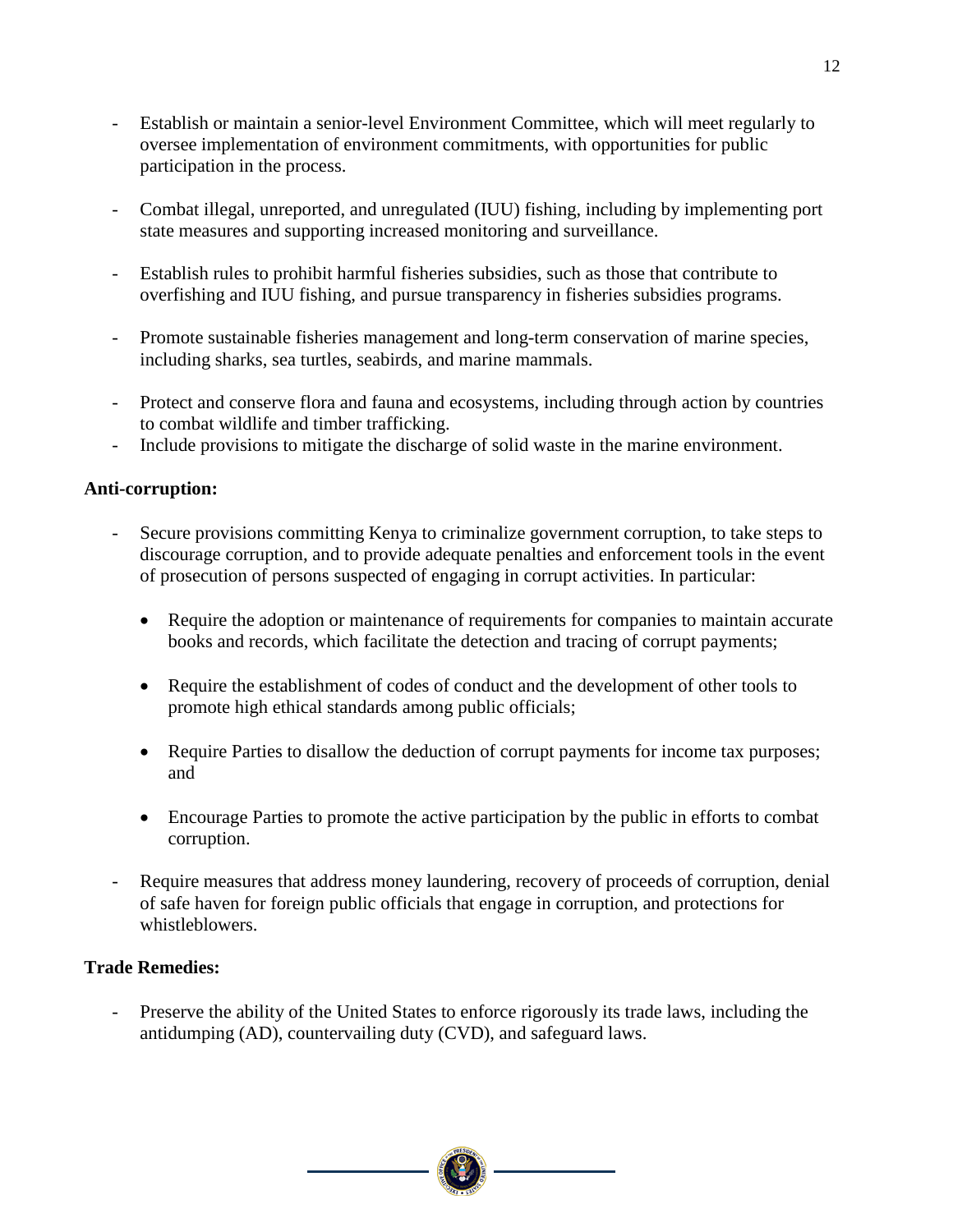- Facilitate the ability to impose measures based on market distortions due to ongoing subsidization or dumping.
- Promote cooperation between trade remedies administrators, particularly with regard to the sharing of information that would improve the ability of administrators to effectively monitor and address trade remedies violations.
- Strengthen existing procedures and create new procedures to address AD/CVD duty evasion, including the ability to conduct AD/CVD duty evasion verification visits.
- Establish transparency and due process obligations reflected in U.S. AD/CVD laws, regulations, and practice.

#### <span id="page-15-0"></span>**Government Procurement:**

- Increase opportunities for U.S. firms to sell U.S. products and services to Kenya.
- Ensure reciprocity in market access opportunities for U.S. goods, services, and suppliers in Kenya.
- Establish obligations and procedures to combat corruption in procurement.
- Establish fair, transparent, predictable, and non-discriminatory rules to govern government procurement in Kenya, including rules mirroring existing U.S. government procurement practices such as:
	- Publishing information on government procurement opportunities in a timely manner;
	- Ensuring sufficient time for suppliers to obtain tender documentation and submit bids;
	- Ensuring that procurement will be handled under fair procedures;
	- Ensuring that contracts will be awarded based solely on the evaluation criteria specified in the notices and tender documentation; and
	- Providing impartial administrative or judicial review authority to review challenges or complaints.
- Exclude sub-federal coverage (state and local governments) from the commitments being negotiated. Keep in place domestic preferential purchasing programs such as:
	- Preference programs for small businesses, women and minority owned businesses (which includes Native Americans), service-disabled veterans, and distressed areas;

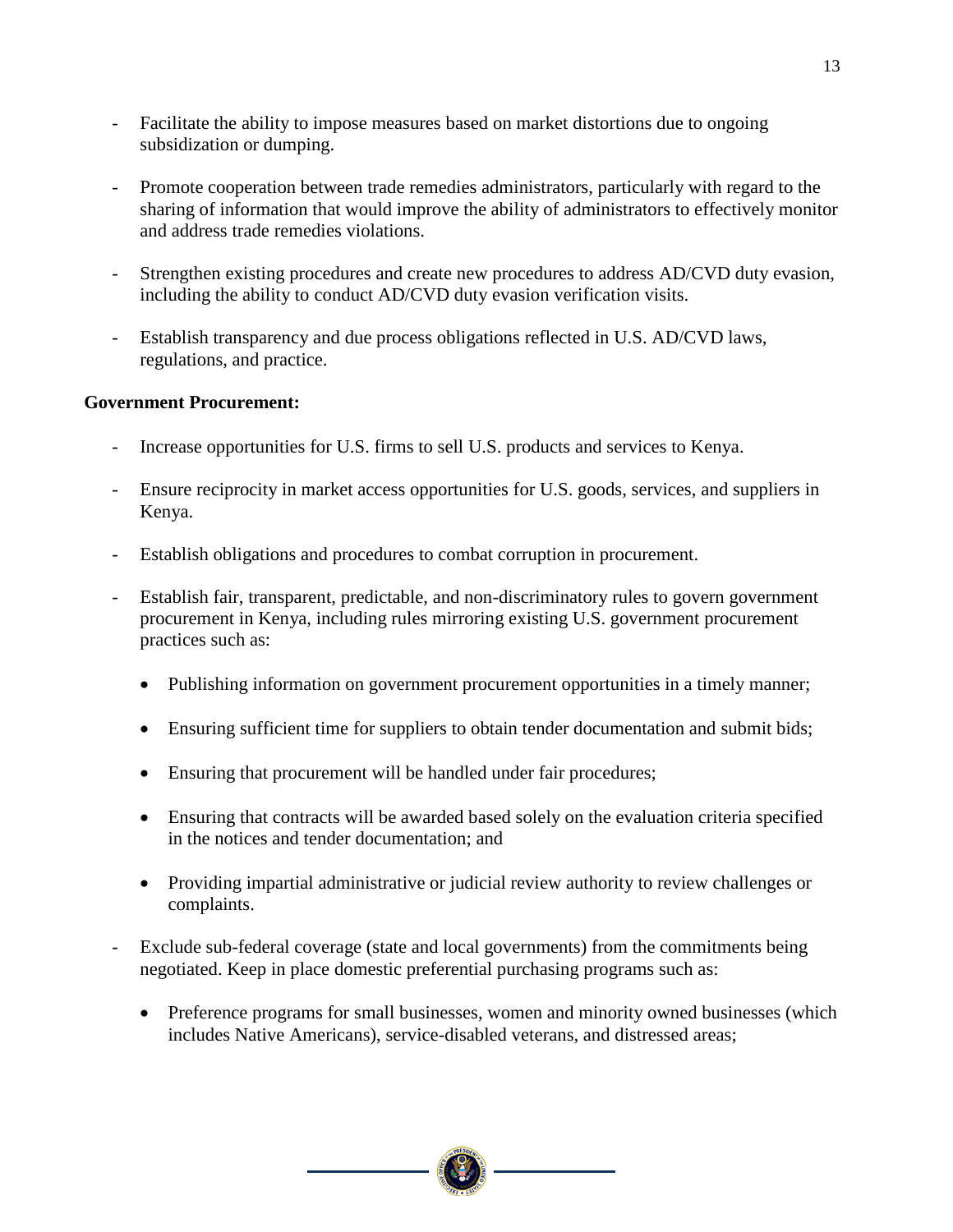- "Buy America" requirements on Federal assistance to state and local projects, transportation services, food assistance, and farm support; and
- Key Department of Defense procurement.
- Maintain broad exceptions for government procurement regarding:
	- National security;
	- Measures necessary to protect public morals, order, or safety;
	- Protecting human, animal, or plant life or health; and
	- Protecting intellectual property.
- Maintain ability to provide for labor, environmental, and other criteria to be included in contracting requirements.
- Establish requirements that promote transparency in procurement statistics.

#### <span id="page-16-0"></span>**Small and Medium-Sized Enterprises (SME):**

- Secure commitments by the Parties to provide information resources to help small businesses navigate requirements for exporting to each other's market.
- Cooperate on SME issues of mutual interest, including participation in the ongoing implementation of the June 2018 Memorandum of Understanding Between the Government of Kenya and the Government of the United States Concerning the Development and Implementation of Strategic Infrastructure and "Big Four" Priority Projects in Kenya, as a means of exchanging timely information on and enhancing trade and investment opportunities related to Kenya's "Big Four" economic agenda, which sets targets in the areas of food security, affordable housing, manufacturing, and healthcare.
- Establish an SME Committee of government representatives to ensure that the needs of SMEs are considered as the Agreement is implemented in order for SMEs to benefit from new commercial opportunities.
- Establish an SME Dialogue in the Agreement that may include the private sector, nongovernmental organizations, and other SME stakeholders to provide views and information to the SME Committee.

#### <span id="page-16-1"></span>**Dispute Settlement:**

- Encourage the early identification and settlement of disputes through consultation and other mechanisms.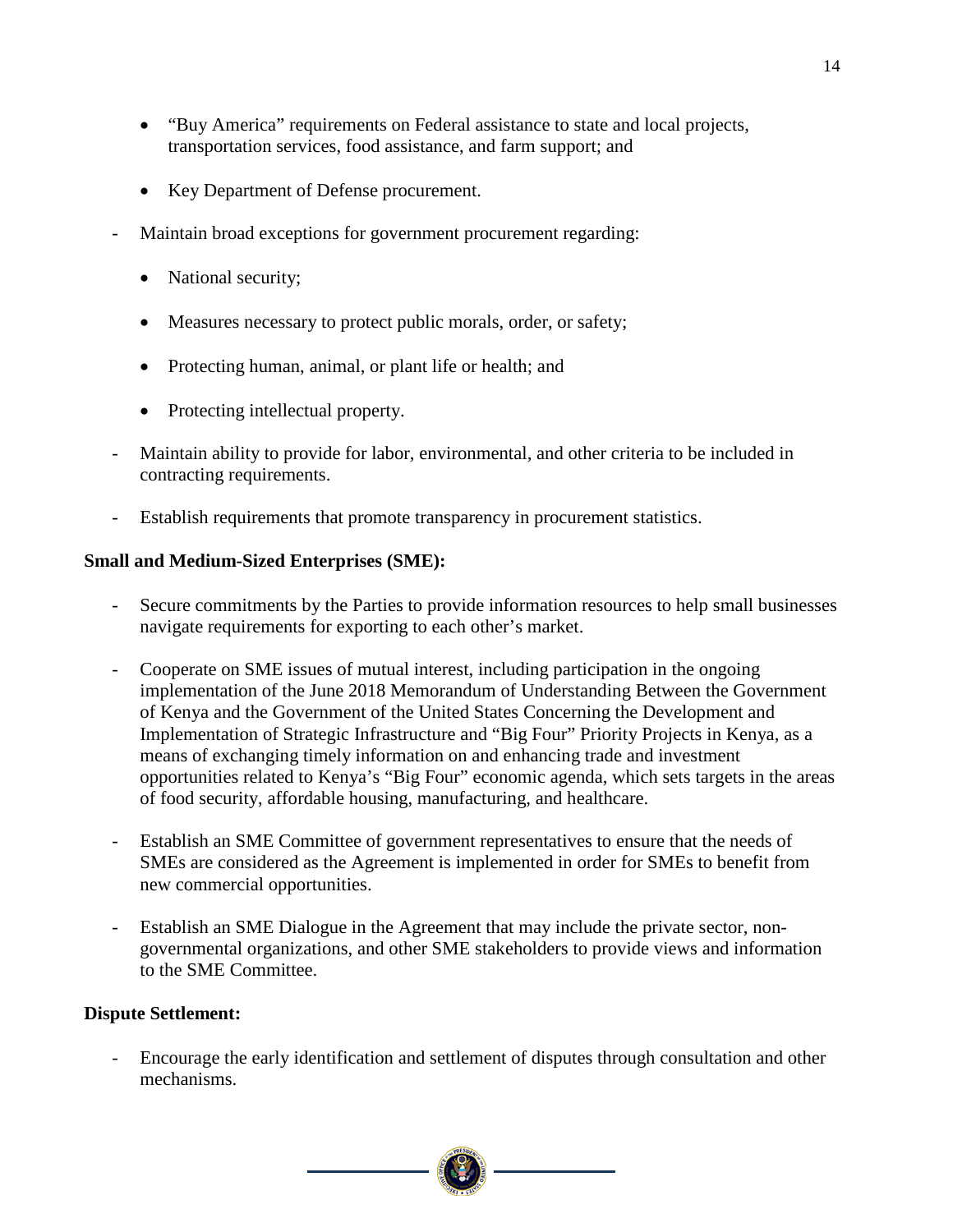- Establish a dispute settlement mechanism that is effective and timely, and in which panel determinations are based on the provisions of the Agreement and the submissions of the Parties and are provided in a reasoned manner.
- Establish a dispute settlement process that is transparent by:
	- Requiring that Parties' submissions be made publicly available;
	- Requiring that hearings be open to the public;
	- Requiring that final determinations by a panel be made publicly available; and
	- Ensuring that non-governmental entities have the right to request making written submissions to a panel.
- Have provisions that encourage compliance with the obligations of the Agreement.
- Provide mechanisms for ensuring that the Parties retain control of disputes and can address situations when a panel has clearly erred in its assessment of the facts or the obligations that apply.

#### <span id="page-17-0"></span>**General Provisions:**

- Include general exceptions that allow for the protection of legitimate U.S. domestic objectives, including the protection of health or safety and essential security, among others.
- Provide a mechanism for ensuring that the Parties assess the benefits of the Agreement on a periodic basis.
- Provide mechanisms for terminating the Agreement under appropriate circumstances.
- Provide a mechanism to ensure transparency and take appropriate action if Kenya negotiates a free trade agreement with a non-market country.
- With respect to commercial partnerships:
	- Discourage actions that directly or indirectly prejudice or otherwise discourage commercial activity solely between the United States and Israel;
	- Discourage politically motivated actions to boycott, divest from, and sanction Israel;
	- Seek the elimination of politically motivated nontariff barriers on Israeli goods, services, or other commerce imposed on Israel; and